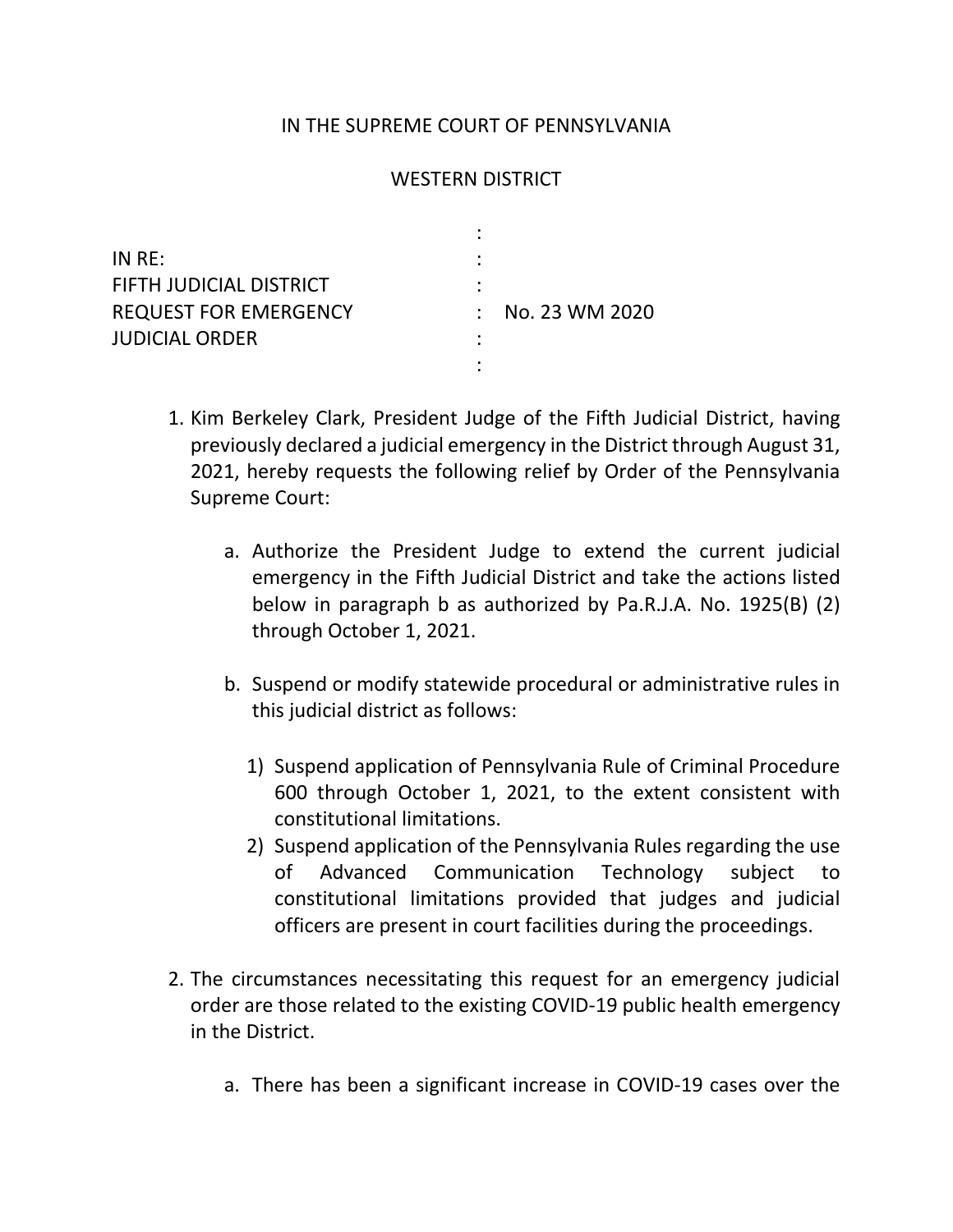past month in the District.

- b. The CDC level of community transmission classification in Allegheny County increased from substantial to high during week of August 14, 2021. See [CDC COVID Data Tracker;](https://covid.cdc.gov/covid-data-tracker/#county-view)
- c. The number of COVID-19 cases in the County continues to increase weekly. During the week of June 20, 2021, there were 70 confirmed cases, an average of 10 cases per day compared to the week of August 8, 2021, during which there were 969 confirmed cases of COVID-19, an average of 138 cases per day. Most recently, on August 25, 2021, there were 318 new cases, 196 confirmed cases and 122 probable cases for that day alone. There is no indication that the present rate of cases will abate in the near term. See https://www.alleghenycounty.us/Health-Department/Resources/COVID-19/COVID-19-Dashboards.aspx;
- d. Consistent with the rest of the community, the Allegheny County Jail is also experiencing an increase in COVID-19 cases. In July there were two positive cases out of 92 tests and the positive cases were transferred from other jurisdictions. As of August 23, 2021, 110 persons who have currently tested positive are in the facility. See https://www.alleghenycounty.us/jail/index.aspx;
- e. The increase in COVID-19 cases in the Allegheny County Jail has resulted in a further delay in some court proceedings, due to quarantine of inmates and transportation issues. In-person proceedings cannot occur for those who have tested positive or for those who are quarantined.
- f. In 2018 and 2019 there were 116 and 108 jury trials held in the Criminal Division. In 2020, due to the restrictions necessitated by the pandemic, there were only 19 jury trials held in the Criminal Division. In 2021, to date, there have been 21 jury trials held in the Criminal Division. While the Division is trying as many jury trials as possible, unfortunately, the backlog of jury trials is high and the rising number of COVID cases is likely to make it difficult to continue trying jury trials at the current pace.
- g. The Fifth Judicial District implemented a masking policy for court users regardless of vaccination status and court employees on August 8, 2021.